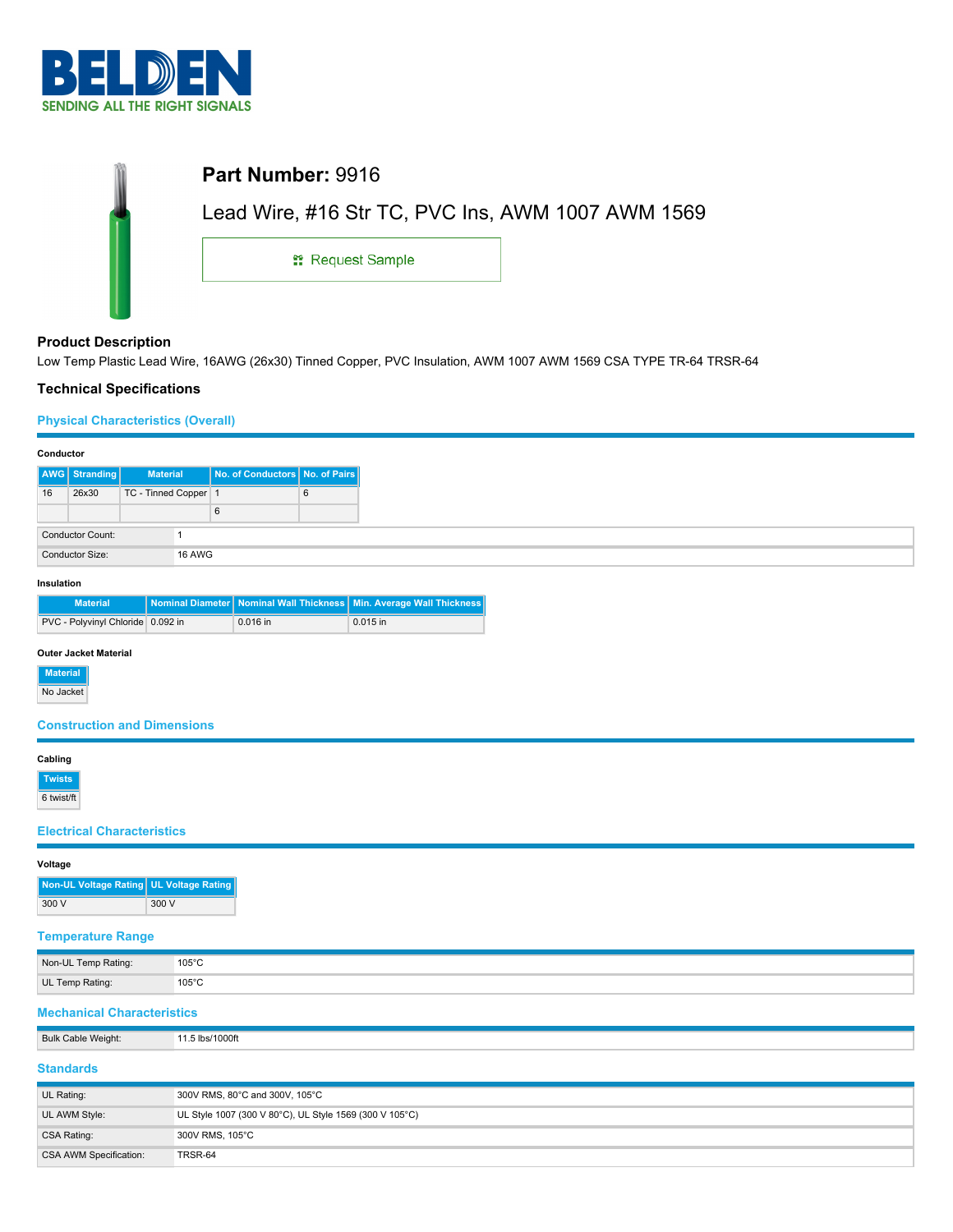| <b>CSA Type:</b>        |     |
|-------------------------|-----|
| Military Specification: | N/A |

## **Applicable Environmental and Other Programs**

| EU Directive 2000/53/EC<br>$(ELV)$ :     | Yes                           |
|------------------------------------------|-------------------------------|
| EU Directive 2003/96/EC<br>$(BFR)$ :     | Yes                           |
| EU Directive 2011/65/EU<br>(ROHS II):    | Yes                           |
| EU Directive 2012/19/EU<br>(WEEE):       | Yes                           |
| EU Directive 2015/863/EU:                | Yes                           |
| EU Directive Compliance:                 | EU Directive 2003/11/EC (BFR) |
| EU CE Mark:                              | Yes                           |
| EU RoHS Compliance Date<br>(yyyy-mm-dd): | 2005-10-01                    |
| CA Prop 65 (CJ for Wire &<br>Cable):     | Yes                           |
| MII Order #39 (China RoHS):              | Yes                           |

### **Flammability, LS0H, Toxicity Testing**

| UL Flammability:   | $VW-1$          |
|--------------------|-----------------|
| CSA Flammability:  | FT <sup>-</sup> |
| UL voltage rating: | 300 V RMS       |

## **Plenum/Non-Plenum**

| Plenum (Y/N): | No |  |  |
|---------------|----|--|--|

### **Part Number**

### **Variants**

| Item#        | Color        | <b>Footnote</b> |
|--------------|--------------|-----------------|
| 9916 010100  | <b>Black</b> |                 |
| 9916 0101000 | <b>Black</b> | P               |
| 9916 0105000 | <b>Black</b> | P               |
| 9916 013100  | Blue, Dark   |                 |
| 9916 0131000 | Blue, Dark   | P               |
| 9916 001100  | Brown        |                 |
| 9916 0011000 | <b>Brown</b> | P               |
| 9916 0081000 | Gray         | P               |
| 9916 005100  | Green, Dark  |                 |
| 9916 0051000 | Green, Dark  | P               |
| 9916 0031000 | Orange       | P               |
| 9916 002100  | Red          |                 |
| 9916 0021000 | Red          | P               |
| 9916 0025000 | Red          | P               |
| 9916 007100  | Violet       |                 |
| 9916 0071000 | Violet       | P               |
| 9916 009100  | White        |                 |
| 9916 0091000 | White        | P               |
| 9916 0095000 | White        | P               |
| 9916 004100  | Yellow       |                 |
| 9916 0041000 | Yellow       | P               |

Footnote:<br>P - STRIPE COLORS ON STOCK SOLID COLORS. STRIPING ADDER OF \$8.00/M= FOR 1 OR 2 STRIPES. 10,000' MINIMUM ORDER FOR COLOR COMBINATION. PUT-UP WILL BE SUBJECT TO TWO PIECES (+ OR -) 10% PER SPOOL, WITH A MINIMUM LENGTH OF 100'.

#### © 2019 Belden, Inc

All Rights Reserved.

Although Belden makes every reasonable effort to ensure their accuracy at the time of this publication, information and specifications described here in are subject to error or omission and to change without<br>notice, and th

Belden provides the information and specifications herein on an "ASIS" basis, with no representations or warranties, whether express, statutory or implied. In no event will Belden be liable for any damages<br>(including conse

All sales of Belden products are subject to Belden's standard terms and conditions of sale.

Belden believes this product to be in compliance with all applicable environmental programs as listed in the data sheet. The information provided is correct to the best of Belden's knowledge, information and belief